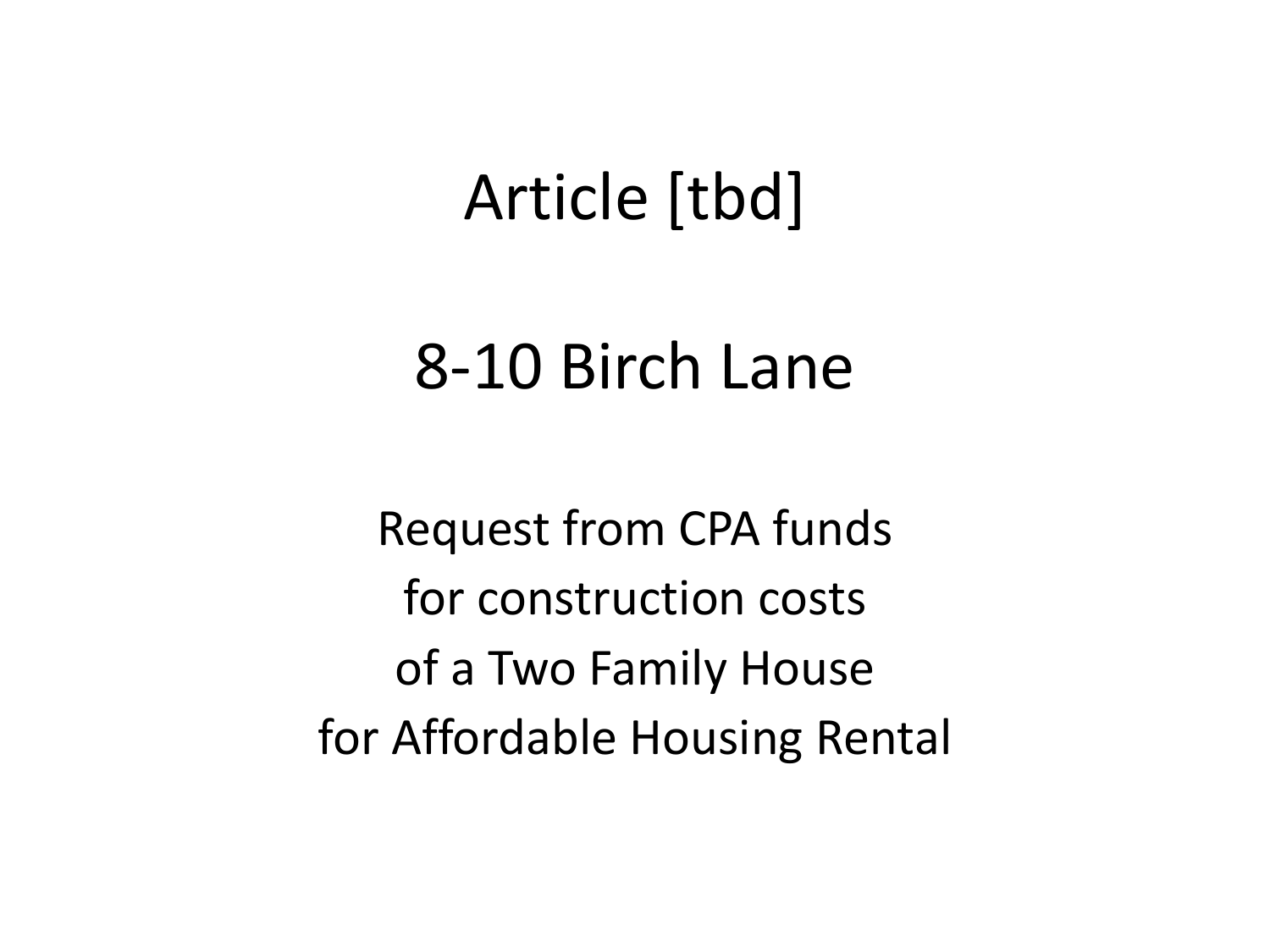### Who is WAHFI?

## Weston Affordable Housing Foundation

- 501(c)(3) foundation set up by Weston residents in 1997
- Owns and manages 2 duplexes and 2 single family houses
- Rental only
- Construction and renovation supported by CPA funds and Town Meeting votes
- Directors are Weston residents (all volunteers)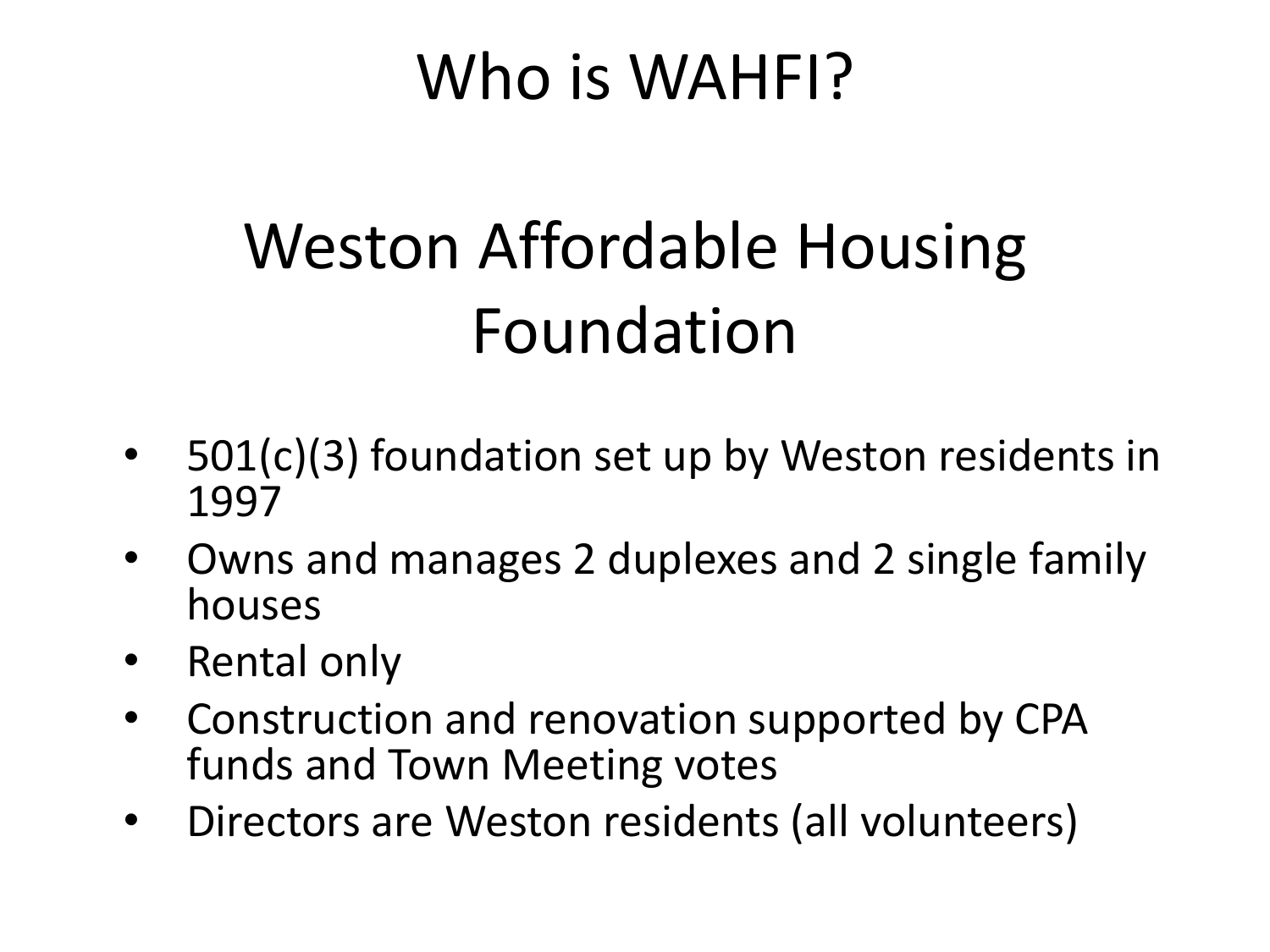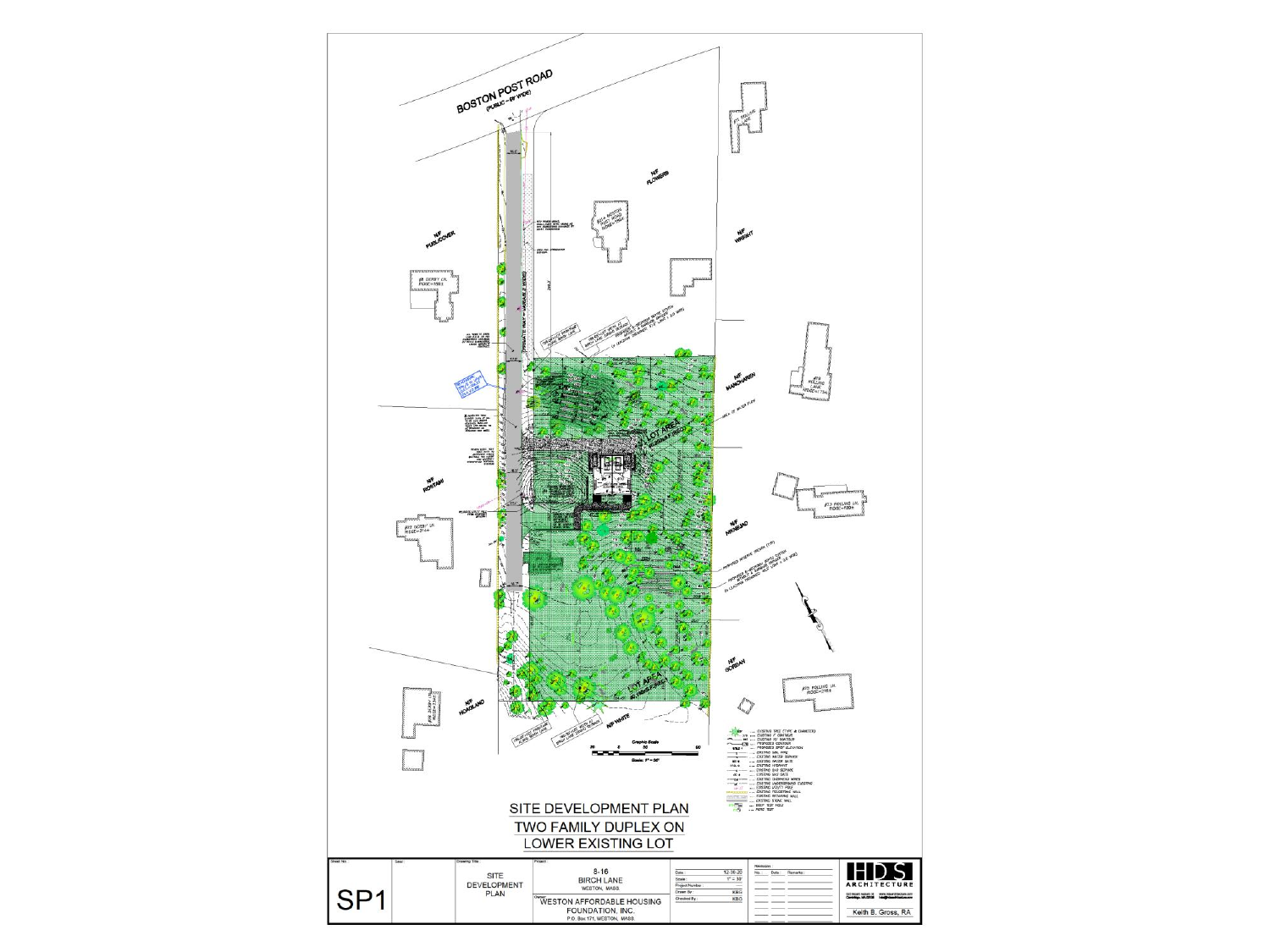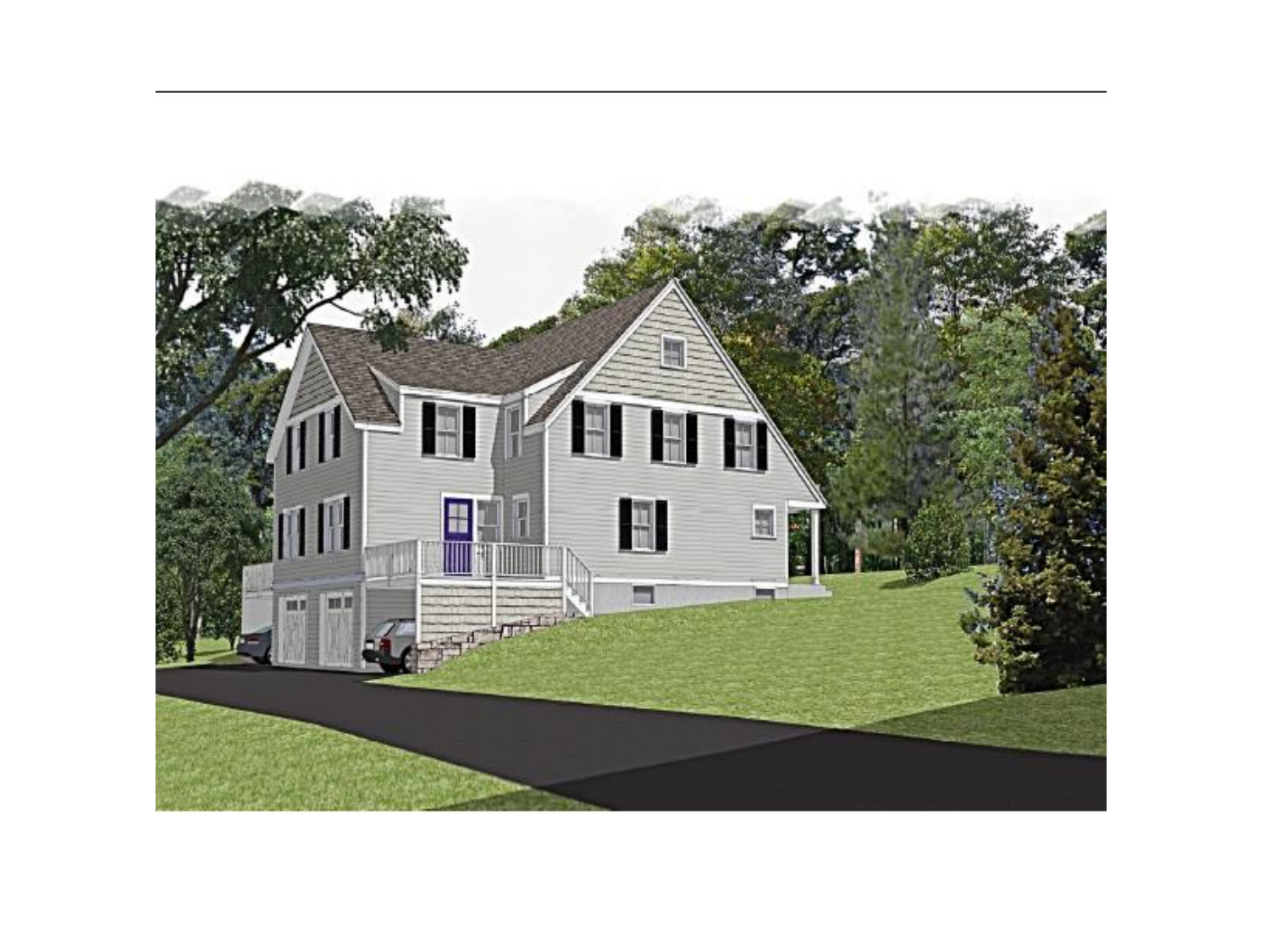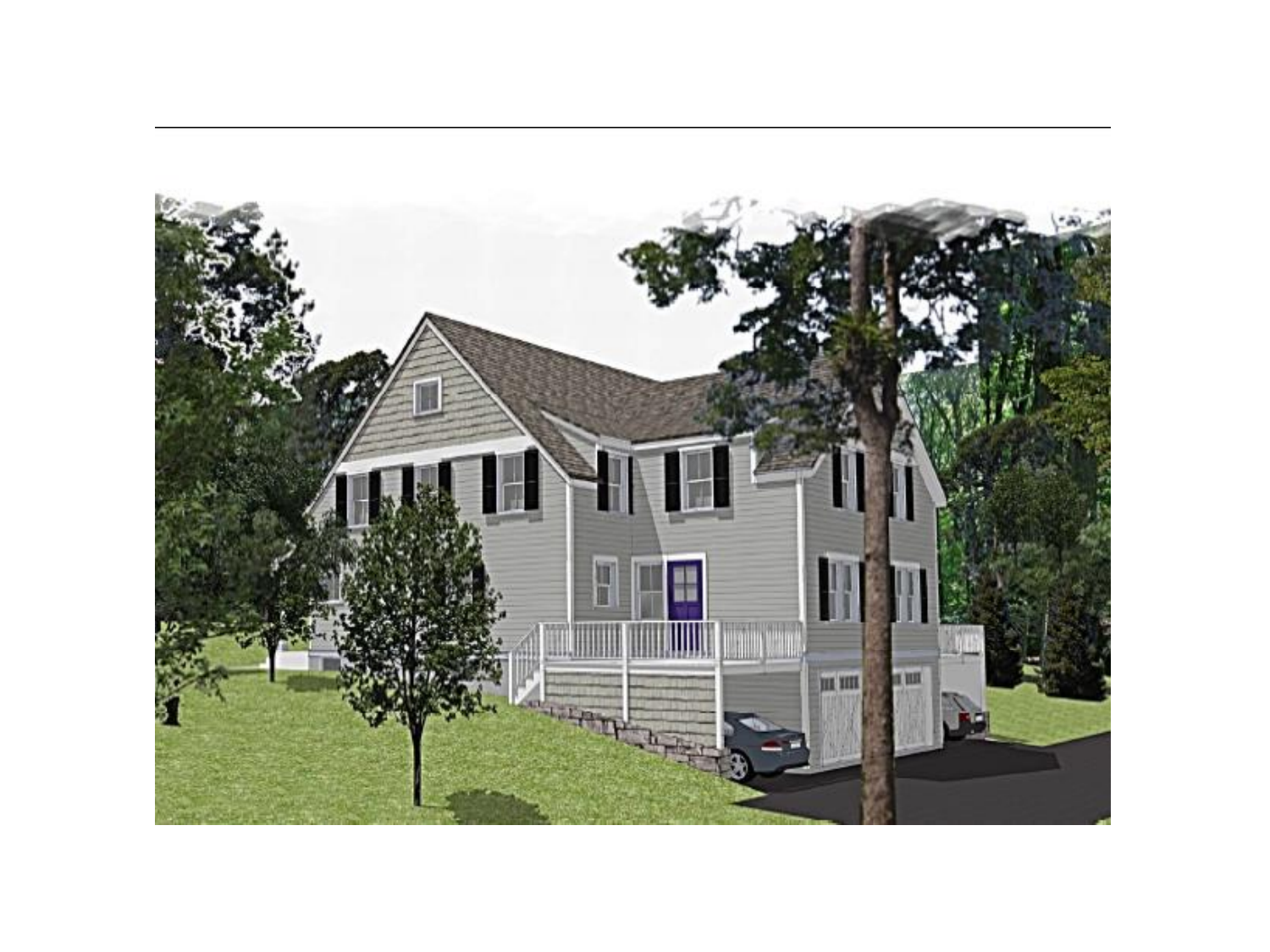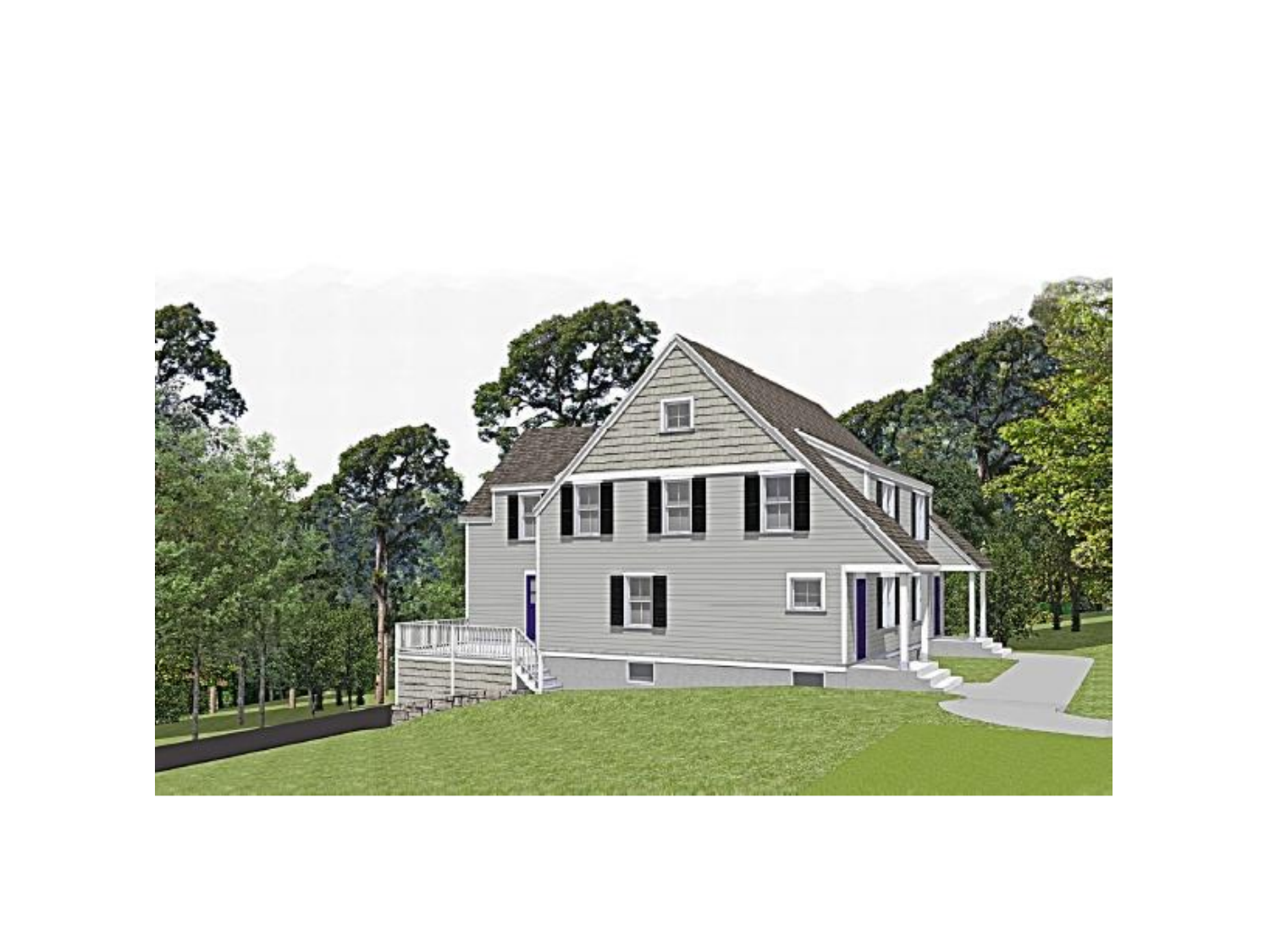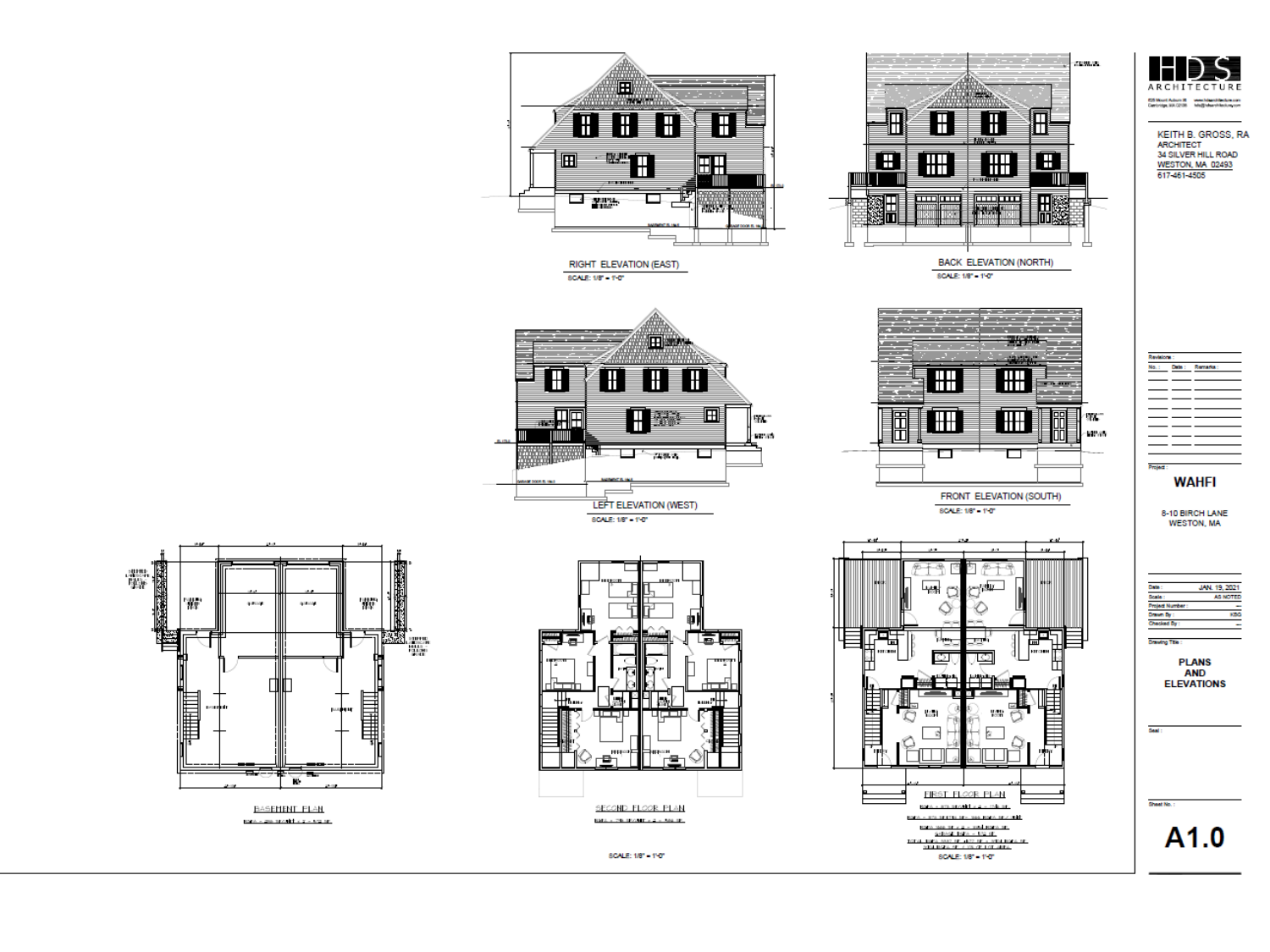## 8-10 Birch Lane Project Metrics

- Each unit has a total living area of 1,666 sf
- Garage for each unit 286 sf
- Basement for each unit 533 sf
- Total Living area for duplex 3,332 sf
- RGFA per Town's regs 3,904 sf
- 10% of lot area allowed by Zoning= 4,025 sf
- Lot area = 40,250 sf
- Footprint of the duplex = 1,746 sf
- Septic System size 6 bedrooms, no garbage grinders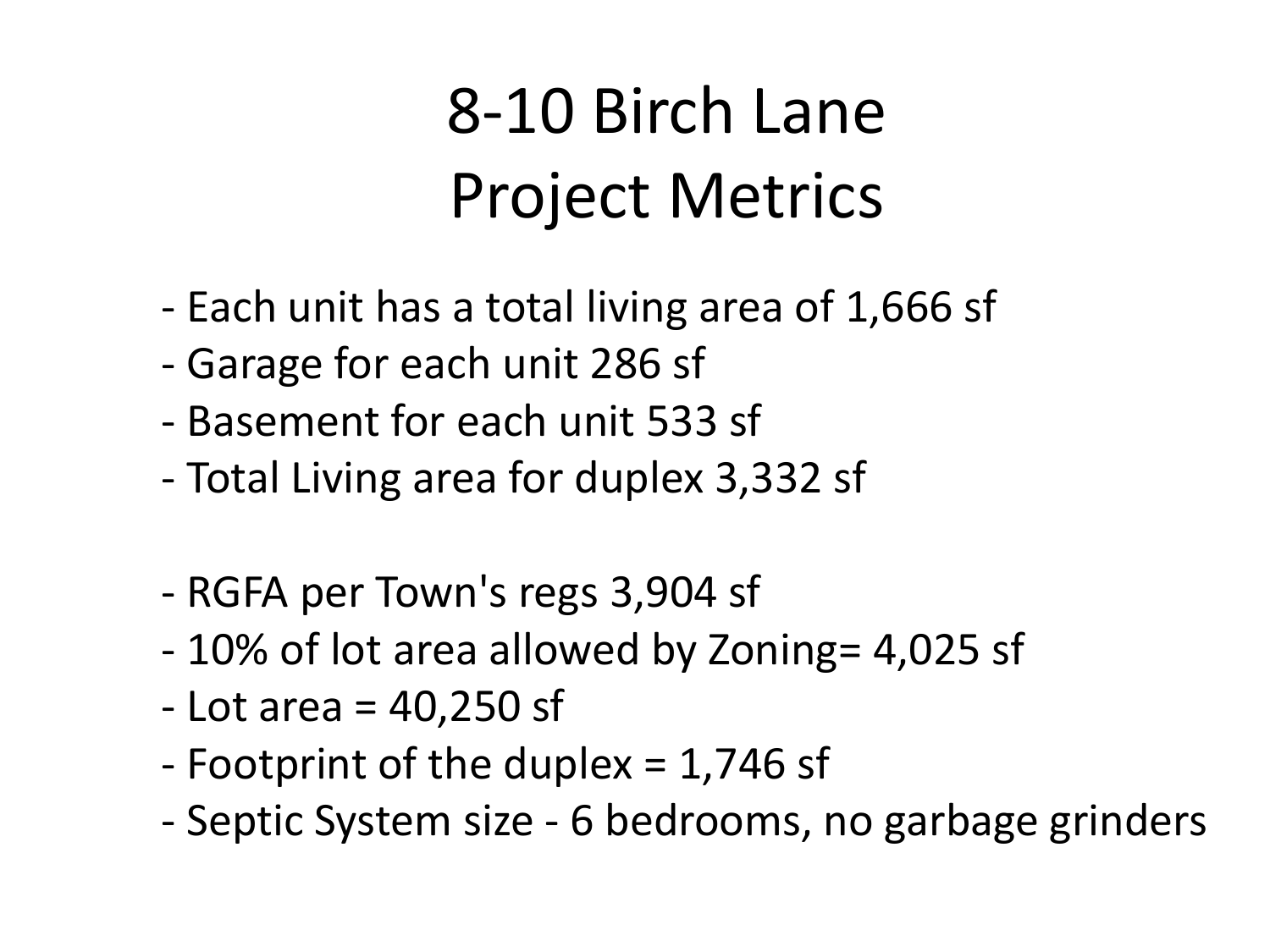# 8-10 Birch Lane Construction Cost Summary

- Sitework Costs Surveys / Inspections / Demo / Sitework / Driveway / Lawns / Plantings
- **Construction Costs Masonry / Carpentry /** Roofing / Siding / Insulation / Plumbing / HVAC / Electrical / Doors & Windows / Interior Finish / Paint / Cabinets / Appliances / General Conditions
- Soft Costs Permits / Utilities / Architectural / Engineering / General Contractor / Lottery / Legal / Interest / Contingency
- **TOTAL PROJECT COST**

\$ 1,020,000

\$ 145,000

720,000

155,000